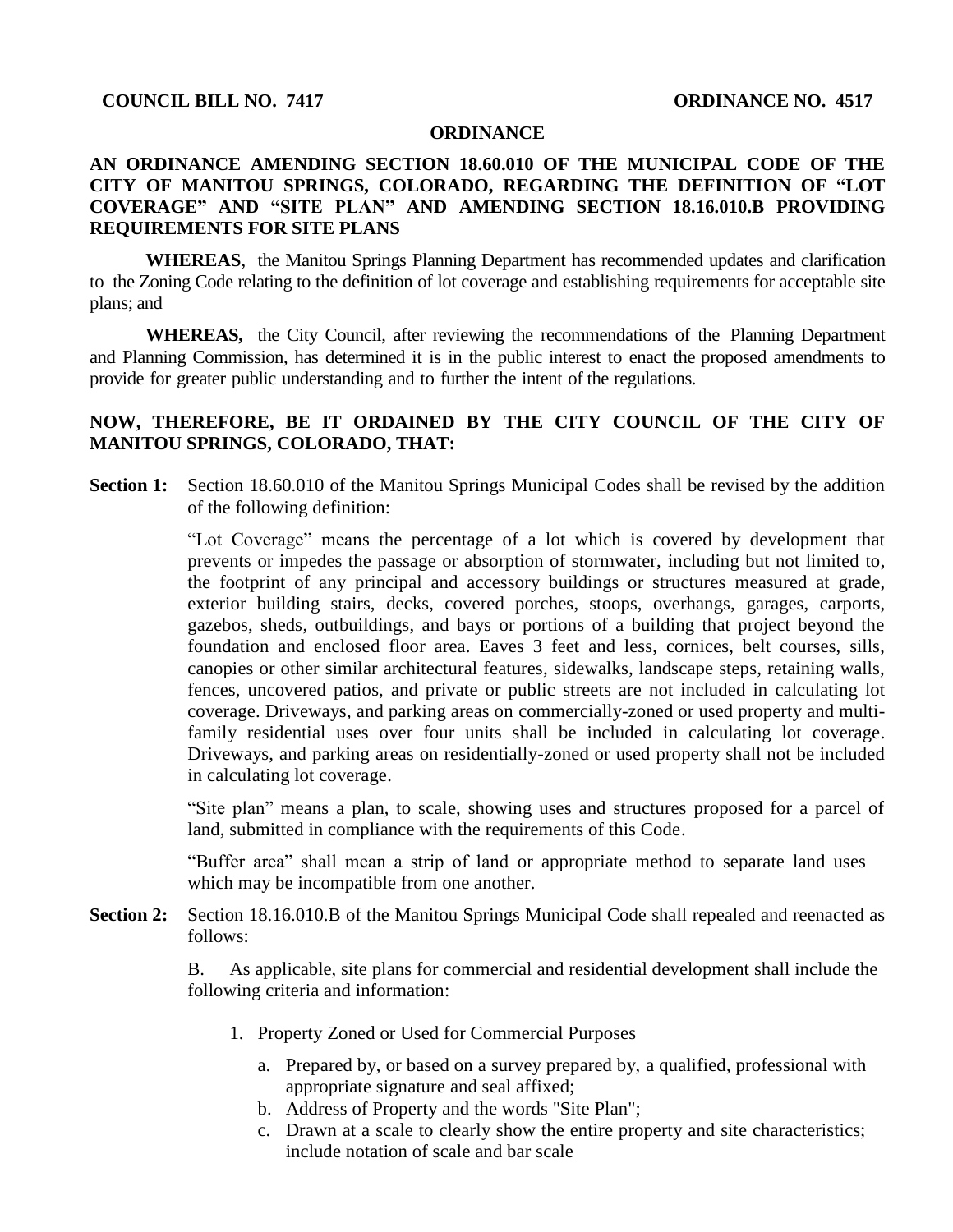- d. Date of preparation and north arrow (designated as true north);
- e. Legal description of the property;
- f. All external and internal property lines, dimensions, and known monuments;
- g. Zoning district the property is within;
- h. Notation if the property is within the Historic Preservation District;
- i. Any special district, such as Urban Renewal, Business Improvement, Metropolitan Parking, etc., and city boundaries, as applicable;
- j. Location and exterior horizontal dimensions of building footprints for existing or proposed structures and/or uses with reference to property lines;
- k. Notation of height of all existing or proposed structures;
- l. Existing and proposed lot coverage;
- m. Indicate the total square footage of new *impervious surface* area and existing *impervious surface* area;
- n. Location, dimensions and names of on-site and adjacent streets, trails, public rights-of-way and sidewalks;
- o. Location, dimensions and intent of existing and proposed easements;
- p. Adjacent existing and proposed uses;
- q. Location and extent of all encroachments on or from the subject property in relation to adjacent public or private properties;
- r. Location of any buildings or structures three feet or less to the subject property ownership boundaries;
- s. Location, number, dimensions, and grades of all parking areas, driveways, driving lanes, loading areas and the parking formula used;
- t. Calculation of the permitted number of dwelling units per the zone district;
- u. Number of proposed dwelling units and bedrooms per unit;
- v. Location and extent of fences and buffer areas, if applicable.
- w. Locations of existing and proposed utilities, including: water, sewer, drainage, electricity, gas, telephone, and cable television infrastructure;
- x. On-site topography at two-foot contour intervals referenced to U.S. Geological Survey datum (a Colorado Springs Utilities FIMS map or use of the FIMS data is not acceptable for this purpose);
- y. Location and extent of areas in excess of thirty percent slope;
- z. General direction of off-site topography;
- aa. Location and extent of streams, watercourses, and floodplains or other hazards;
- bb. Landscaped areas;
- cc. Location of existing and proposed signs;
- dd. Areas for solid waste disposal containers and typical enclosure detail;
- ee. Location and extent of all traffic control devises and signs;
- ff. Location and extent of exterior lighting fixtures and a typical detail diagram;
- gg. If original site plan is sized over 11"x 17", a reduced copy at this size;
- hh. Indicate any lands or areas to be retained as open space and/or future expansion; and
- ii. Additional reasonable site plan or supplemental materials information requested by the planning department or required by a planning process or application.
- 2. Property Zoned or Used for Residential Purposes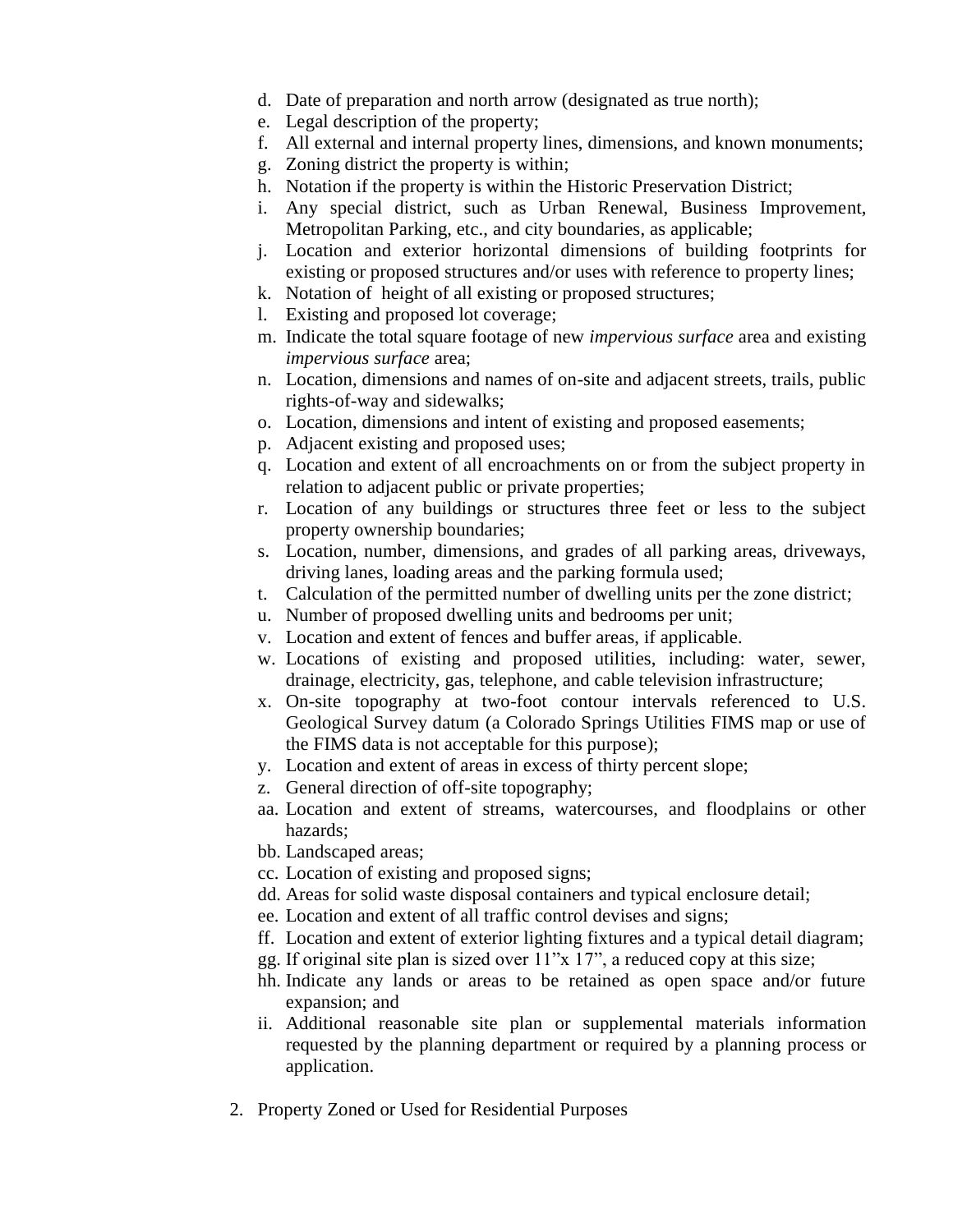- a. Prepared by, or based on a survey prepared by, a qualified, professional with appropriate signature and seal affixed;
- b. Address of Property and the words "Site Plan";
- c. Drawn at a scale to clearly show the entire property and site characteristics; include notation of scale and bar scale
- d. Date of preparation and north arrow (designated as true north);
- e. Legal description of the property
- f. All external and internal property lines, dimensions, and known monuments;
- g. Zoning district the property is within
- h. Notation if the property is within the Historic Preservation District;
- i. Any special district and city boundaries, as applicable;
- j. Location and exterior horizontal dimensions of building footprints for existing or proposed structures and/or uses with reference to property lines;
- k. Notation of height of all existing or proposed structures;
- l. Existing and proposed lot coverage;
- m. Indicate the total square footage of new impervious surface area and existing impervious surface area.
- n. Location, dimensions and names of on-site and adjacent streets, trails, public rights-of-way and sidewalks;
- o. Location, dimensions and intent of existing and proposed easements;
- p. Adjacent existing and proposed uses;
- q. Location and extent of all encroachments on or from the subject property in relation to adjacent public or private properties;
- r. Location of any buildings or structures three feet or less to the subject property ownership boundaries;
- s. Location, number, dimensions, and grades of all parking areas, driveways, driving lanes, loading areas and the parking formula used;
- t. Calculation of the permitted number of dwelling units per the zone district
- u. Number of proposed dwelling units and bedrooms per unit.
- v. Location and extent of fences and buffer areas, if applicable.
- w. Locations of existing and proposed utilities, including: water, sewer, drainage, electricity, gas, telephone, and cable television infrastructure;
- x. On-site topography at two-foot contour intervals referenced to U.S. Geological Survey datum; a Colorado Springs Utilities FIMS map or use of the FIMS data is not acceptable for this purpose
- y. Location and extent of areas in excess of thirty percent slope;
- z. General direction of off-site topography;
- aa. Location and extent of streams, watercourses, and floodplains or other hazards;
- bb. Landscaped areas;
- cc. Location of existing and proposed signs (multi-family only);
- dd. Areas for solid waste disposal containers and typical enclosure detail (multifamily only);
- ee. If original site plan is sized over 11"x 17", a reduced copy at this size; and
- ff. Additional reasonable site plan or supplemental materials information requested by the planning department or required by a planning process or application.
- 3. Improvement Location Certificate